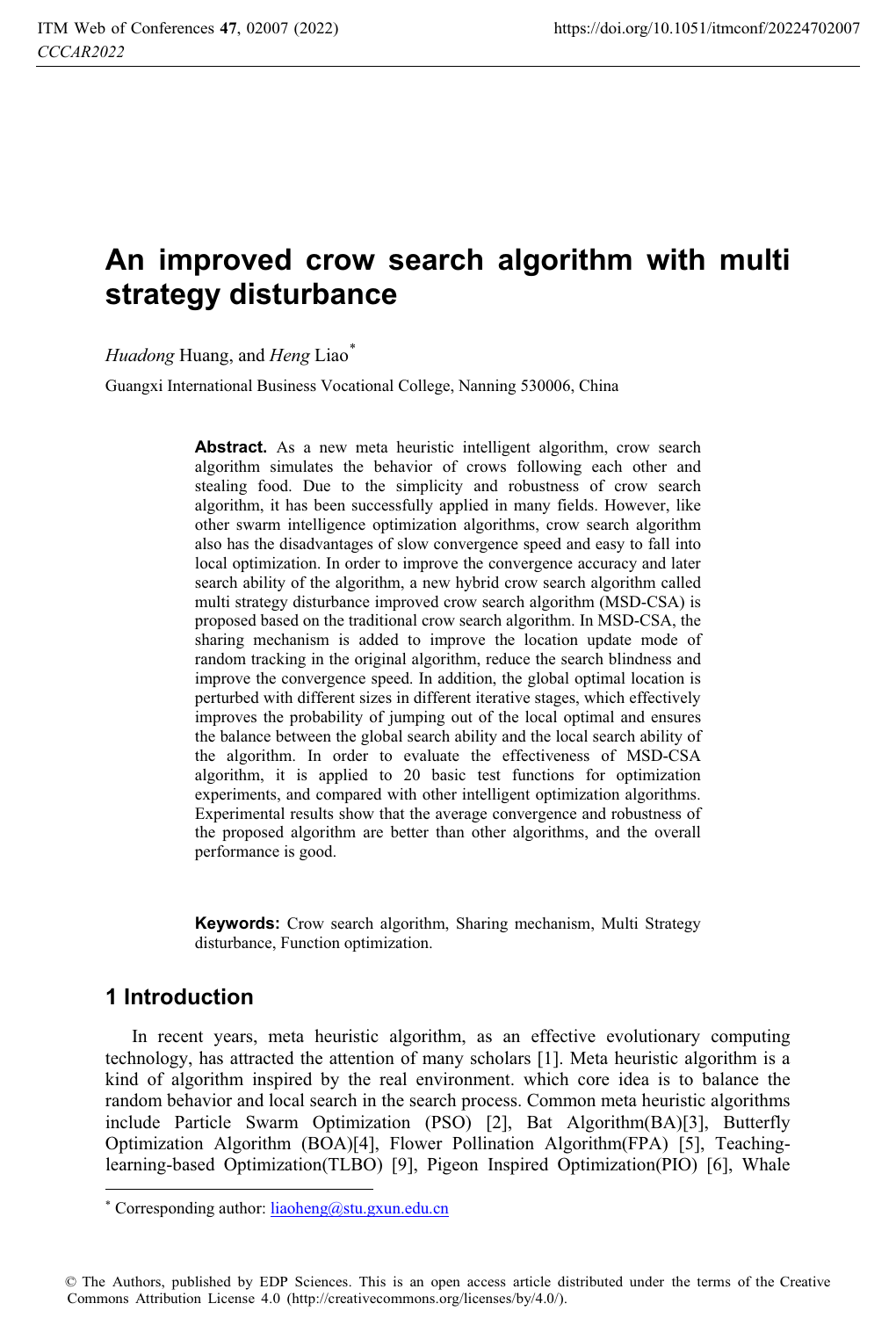Optimization Algorithm(WOA)[7], Gray Wolf Optimizer(GWO)[8], etc. These algorithms have the characteristics of simplicity, few parameters and short running time. Therefore, meta heuristic algorithms show excellent operability and optimization ability in solving many nonlinear and multimodal practical optimization problems.

Crow search algorithm (CSA) is a new meta heuristic algorithm proposed by Ailreza Askarzadeh in 2016 [10]. Based on the long-term research on crow habits, the algorithm simulates the social behavior of tracking and stealing food among the groups. This characteristic makes the diversity of the algorithm population not greatly reduce with the iteration, and increases the probability of jumping out of the local optimization. At present, CSA has been successfully applied to many engineering optimization and function optimization problems, such as chemical engineering and QSAR[11], image processing[12], feature selection[13], neural network and support vector machine[14], aircraft maintenance inspection [15], wireless sensor network[16] and other major engineering fields. However, like most optimization algorithms, crow search algorithm itself also has the defects of slow convergence speed and easy to fall into local optimal. In order to improve the convergence speed of CSA, many scholars have proposed improved algorithms. Wu Hao [17] proposed a crow search algorithm incorporated with Levy flight (LFCSA), and applied it to update the finite element model. The chaotic sequence was used to initialize the population, so that the particles were evenly distributed in the solution space and the diversity of the population was increased. Therefore, Liu Xuejing et al. proposed the chaotic binary crow search algorithm (CBCSA)[18] for the discrete space, use it to solve the problem of  ${0-1}$ } knapsack. By introducing adaptive step size, Mohammdi et al. proposed an self-adaptive step size crow search algorithm (MCSA)[19] and applied it to non-convex economic load scheduling. For the second kind of improvement, Xiao Ziya [20] mixed optimization of crow search algorithm and sine and cosine algorithm to this algorithm to pressure vessel design. Arora [21] et al. combined the crow search algorithm with the gray Wolf algorithm and used it to solve the problem of feature selection. Pratiwi [22] et al. combined the crow search algorithm with the cat swarm algorithm and applied it to the vehicle routing problem with time Windows. However, the above algorithms are mainly aimed at improving the global search performance, do not focus on balancing the global search performance and local search performance of crow algorithm, and the problem of slow convergence speed of the algorithm has not been well solved.

In this paper, the basic crow algorithm is improved from three aspects: making full use of the optimal individual, increasing population diversity and adaptive step size, so that it can better balance exploration and development, so as to propose an improved method called multi strategy disturbance improved crow search algorithm (MSD-CSA). In MSD-CSA, the idea of learning from the optimal particle and adding disturbances in different stages of iteration will be introduced to improve the convergence speed and accuracy of the algorithm at the same time. In order to deeply study the performance of MSD-CSA algorithm, this paper uses 20 commonly used benchmark functions to test, and compares it with the classical and newly proposed meta heuristic algorithms (differential evolution algorithm, particle swarm optimization algorithm, bat algorithm, gray wolf algorithm, firefly algorithm and crow search algorithm), so as to verify the effectiveness of the improved algorithm.

The structure of this paper is as follows. In section 2, the basic crow search algorithm will be briefly introduced. In section 3, the improved strategy will be described to produce an improved crow search algorithm. In section 4, the proposed improved algorithm is tested with 20 benchmark functions and compared with 6 algorithms. Finally, the conclusion is to given in Section 5.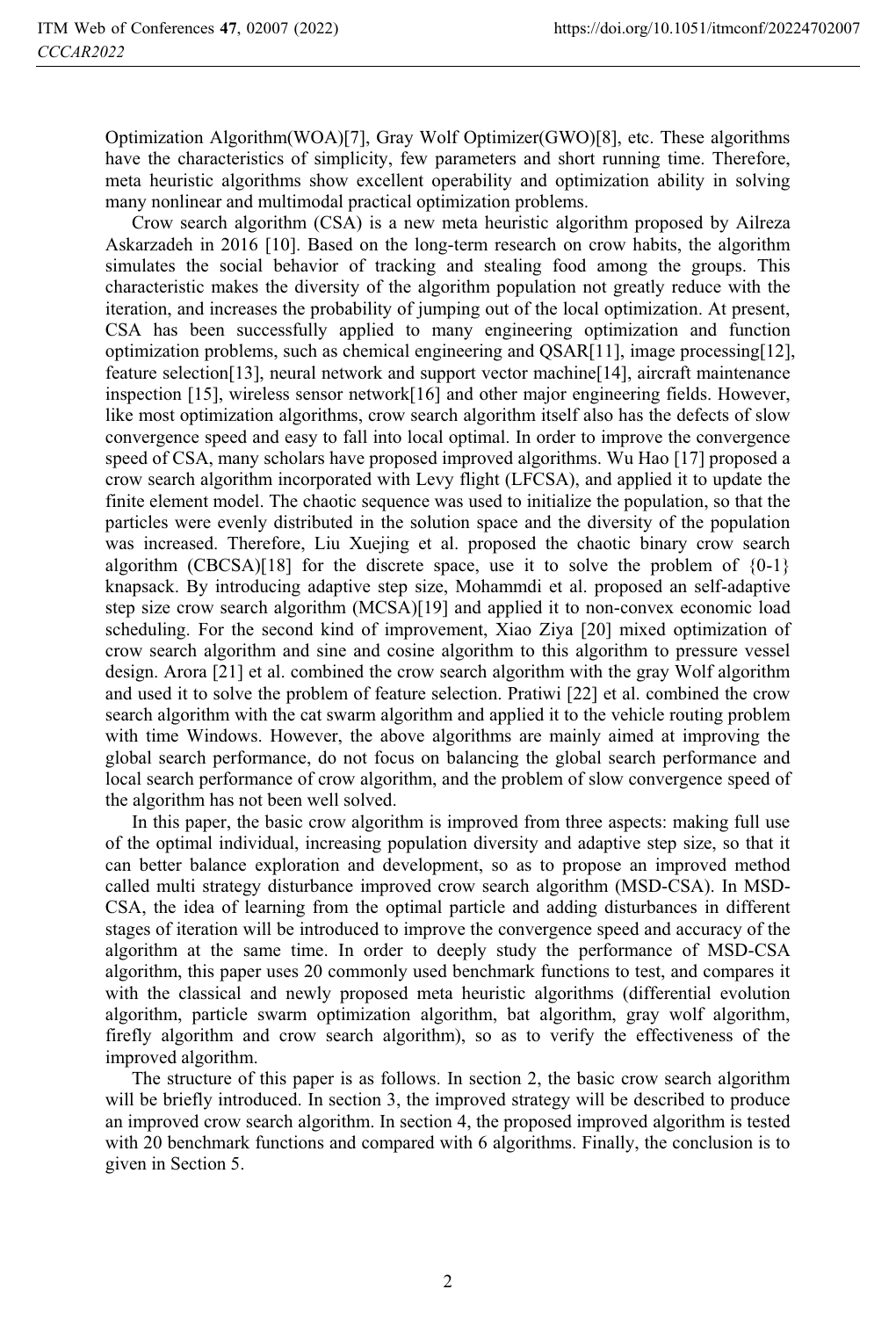#### **2 Crow search algorithm**

It is found that crows have a much larger proportion of brain relative to body than other birds. They have a higher IQ than other birds, so crows are considered to be very smart birds. By understanding the habits of crows, researchers found that crows will observe where other birds hide their food. Once the owner leaves, crows will steal the food. If a crow steals, it will take additional precautions, such as moving its hiding place, to avoid becoming a later victim. Crows use their experience of stealing food from other birds to predict the behavior of other thieves, and can find the safest hiding place to keep their stores from being stolen. CSA is a population-based technology to find the best solution to the optimization problem by simulating the above biological behavior of crows. CSA abides by the following four principles:

(1) crows live in groups.

(2) Crows can remember where they hide.

(3) Crows follow each other and steal.

(4) Crows protect their stores from theft with the greatest probability.

Based on the four principles, the basic process of CSA is described as follows:

**Step 1:** Initializing the parameters of CSA. Such as: population size (*n*), maximum iteration number (*Maxiter*), flight step size (*fl*), awareness probability (*AP*), etc.

**Step 2:** Initializing the individual crows and memory matrix. *n* crows are generated in the search space of *d*-dimension, and each crow  $x_i = (X_{i,j}, X_{i,2}, X_{i,3}, \ldots, X_{i,d})$  represents a feasible solution of a problem. Since the initial population has no experience, it is assumed that the initial memory matrix is the initial position.

**Step 3:** Evaluate the quality of each crow according to the fitness function.

**Step 4:** A new location is generated for each crow in the *d*-dimensional search space. Assuming that crow *i* randomly follows a crow (for example, crow *j*) in order to find the place of the hidden food of crow *j*, the position update of crow *i* can be divided into the following two situations.

**Case 1:** crow *j* does not find that crow *i* is following it. In this case, the position update formula of Crow *i* is:

$$
x^{i,iter+1} = x^{i,iter} + r_i + fl^{i,iter} \times (m^{j,iter} - x^{i,iter})
$$
\n(1)

**Case 2:** Crow *j* finds that crow *i* is following it, and crow *j* will take crow *i* to a random position.

To sum up, the position update formula of Crow *i* is:

$$
x^{i,iter+1} \begin{cases} x^{i,iter} + r_i + fl^{i,iter} \times (m^{j,iter} - x^{i,iter}), r_j \ge AP \\ a \quad random \quad position, \quad otherwise \end{cases}
$$
 (2)

In the formula, *ri*, *rj* are random numbers that obey the uniform distribution of [0,1]. *AP* represents the perception probability. When the *AP* is smaller, the probability of occurrence of case 1 is greater, and the algorithm tends to search locally. When the *AP* is larger, the probability of finding in case 2 is greater, and the algorithm tends to search globally.  $f<sup>i,iter</sup>$  is the flight step length of crow *i*. When  $f^{j,iter} < 1$ , the next position of crow *i* is between  $x_i^T$ and  $m_j^t$ , as shown in Figure 1. When  $f^{t\mu^t} > 1$ , the next position of crow *i* is outside the line between  $x_i^t$  and  $m_j^t$ , as shown in Figure 2. Therefore,  $f_l$  will affect the search ability of the algorithm. If the value is too large, it tends to search globally, and the algorithm has poor convergence. If the value is too small, it is easy to fall into the local optimum.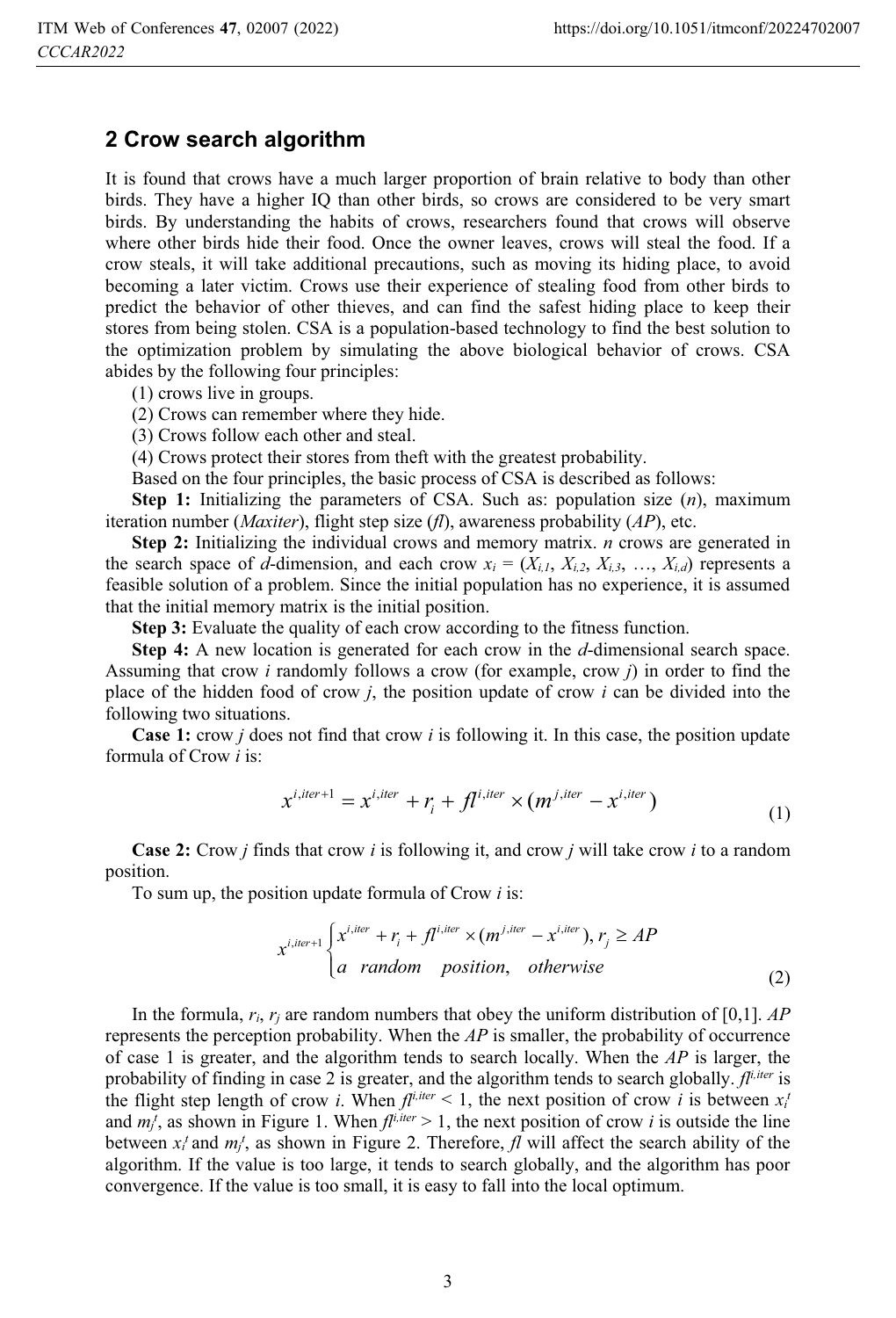**Step 5:** Checking whether the new position of each crow is feasible. If possible, change the crow's position. Otherwise, it is not updated.

**Step 6:** Calculating the fitness value of the new position of each crow.

**Step 7:** Updating the memory matrix of each crow

$$
m_i^{t+1} = \begin{cases} x_i^{t+1}, & f(x_i^{t+1}) \text{ is better than } f(m_i^t) \\ x_i^t & \text{other} \end{cases}
$$
 (3)







### **3 Multi strategy disturbance improved crow search algorithm (MSD-CSA)**

#### **3.1 Location update method of joining the sharing mechanism**

In the crow search algorithm, the crow *i* randomly tracks a crow *j* for location update. This update method can maintain the good diversity of the population in the early stage of the iteration, but it will also make the algorithm more blind, slow down the convergence speed, and can't converge to the optimal value in a short time.

In 1995, Kennedy scholar proposed particle swarm optimization (PSO) [2], which cooperatively searches the solution of the problem through information sharing among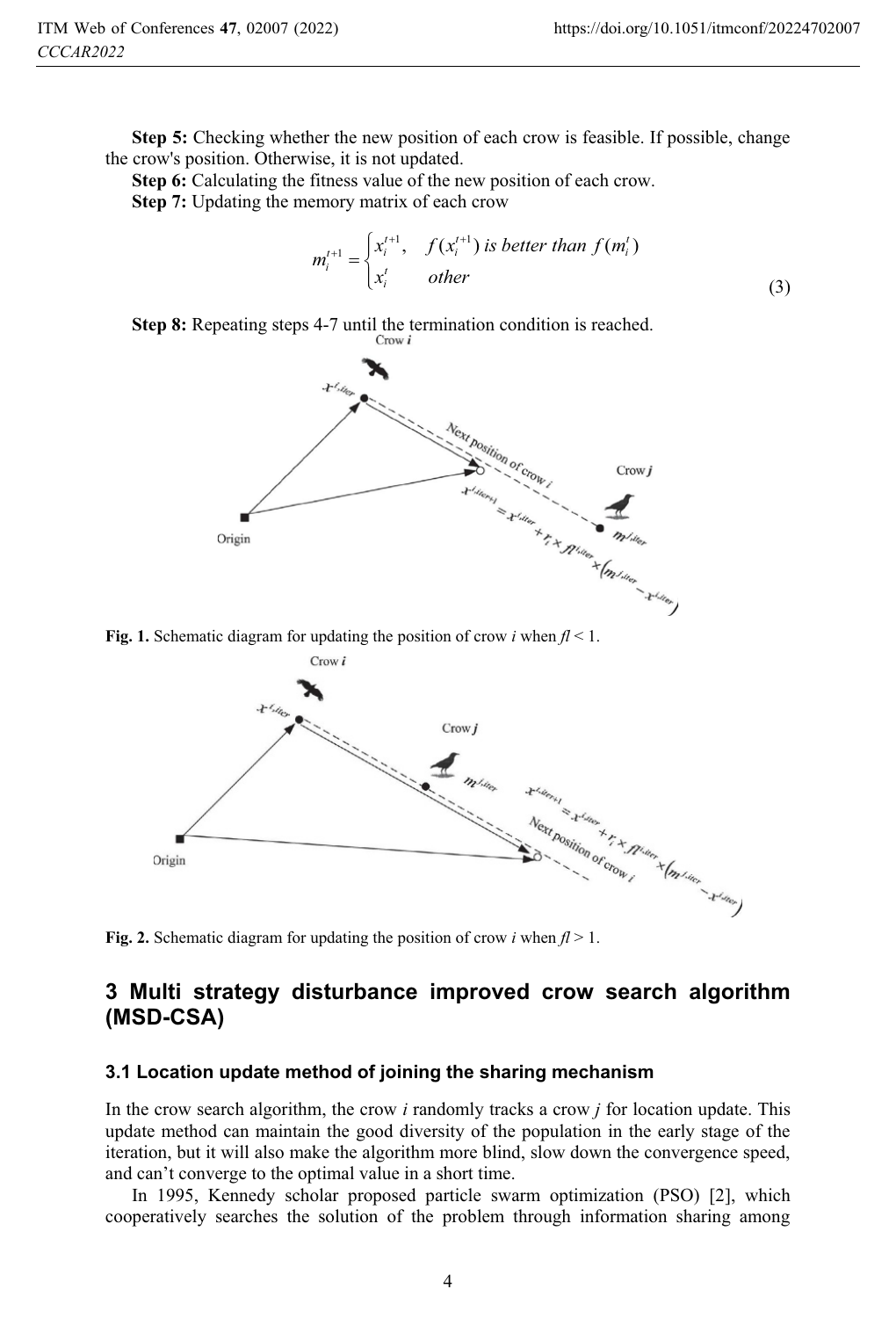individuals in the group, that is, the flight speed of particles will not only refer to their historical optimal position, but also refer to the position of the optimal particles in the group for action adjustment, which makes the algorithm have the characteristics of fast convergence speed. Therefore, in order to enhance the leadership of the algorithm, particle swarm optimization is introduced into the location update part of crow search algorithm. The idea of learning from the optimal particle in the algorithm makes the crow population share the optimal hiding position in the environment, that is, it updates itself with reference to the optimal hiding position in the population while randomly following an individual. Under the leadership of the optimal hiding and feeding position, the algorithm greatly improves the convergence speed. The new location update formula is as follows:

$$
sm = r_i \times s \times (m^{gbest, iter} - x^{i, iter})
$$
\n<sup>(4)</sup>

$$
x^{i,iter+1} = x^{i,iter} + r_i \times fl \times (m^{j,iter} - x^{i,iter}) + sm
$$
\n<sup>(5)</sup>

Where,  $_{\text{S}m}$  represents the formula of sharing mechanism and  $_{\text{m}}$ <sup>gbest, iter</sup> represents the global optimal hiding position; *s* represents the sharing factor, which determines the influence of the optimal hiding and feeding position on the current crow position. After the improvement, the crow *i* moves further away from the optimal position every time, which effectively improves the convergence speed of the algorithm.

#### **3.2 Adding disturbance strategy to update the optimal hiding position**

CSA is a non-greedy algorithm, that is, if the current solution is not better than the previous generation, it will not be retained. Therefore, crow search algorithm is easy to fall into local optimization in the later stage of iteration. Especially when applied to complex multimodal functions, the disadvantages of premature convergence and low accuracy are more obvious. Secondly, the improved position update formula in Section 3.1 also affects the accuracy of the optimal solution of the algorithm in multimodal function. In this paper, the multi strategy disturbance is used to update the optimal Tibetan food position  $m^{gbest, iter}$ , that is, the global optimal Tibetan food position is disturbed according to the normal random distribution with adjustable variance to obtain a new global optimal Tibetan food position  $m^{gbest', iter}$ . The speed update formula is as follows:

$$
m^{\text{gbest',iter}} = N(m^{\text{gbest,iter}}, \delta) \tag{6}
$$

where,  $\delta$  represents the variance of normal random distribution.  $\delta$  is updated as follows:

$$
\delta = \begin{cases} \delta_1 & \alpha_1 T < t < \alpha_2 T \\ \delta_2 & \text{if } t > \alpha_2 T \end{cases} \tag{7}
$$

where,  $\delta$  represents the radius parameter of normal disturbance, and  $\delta_1 > \delta_2$ .  $\alpha_1, \alpha_2$  is the control parameter of change of radius and  $\alpha_1 < \alpha_2$ . *T* is the calculation times of the current function value, and *t* is the maximum calculation times of the function. Early in the iteration  $\delta_1$ , if the value is large, the group will search in the neighborhood with large global optimal food hiding location; Interference radius at the end of iteration  $\delta_2$  if the value is small, search in the neighborhood where the global optimal hiding and eating position is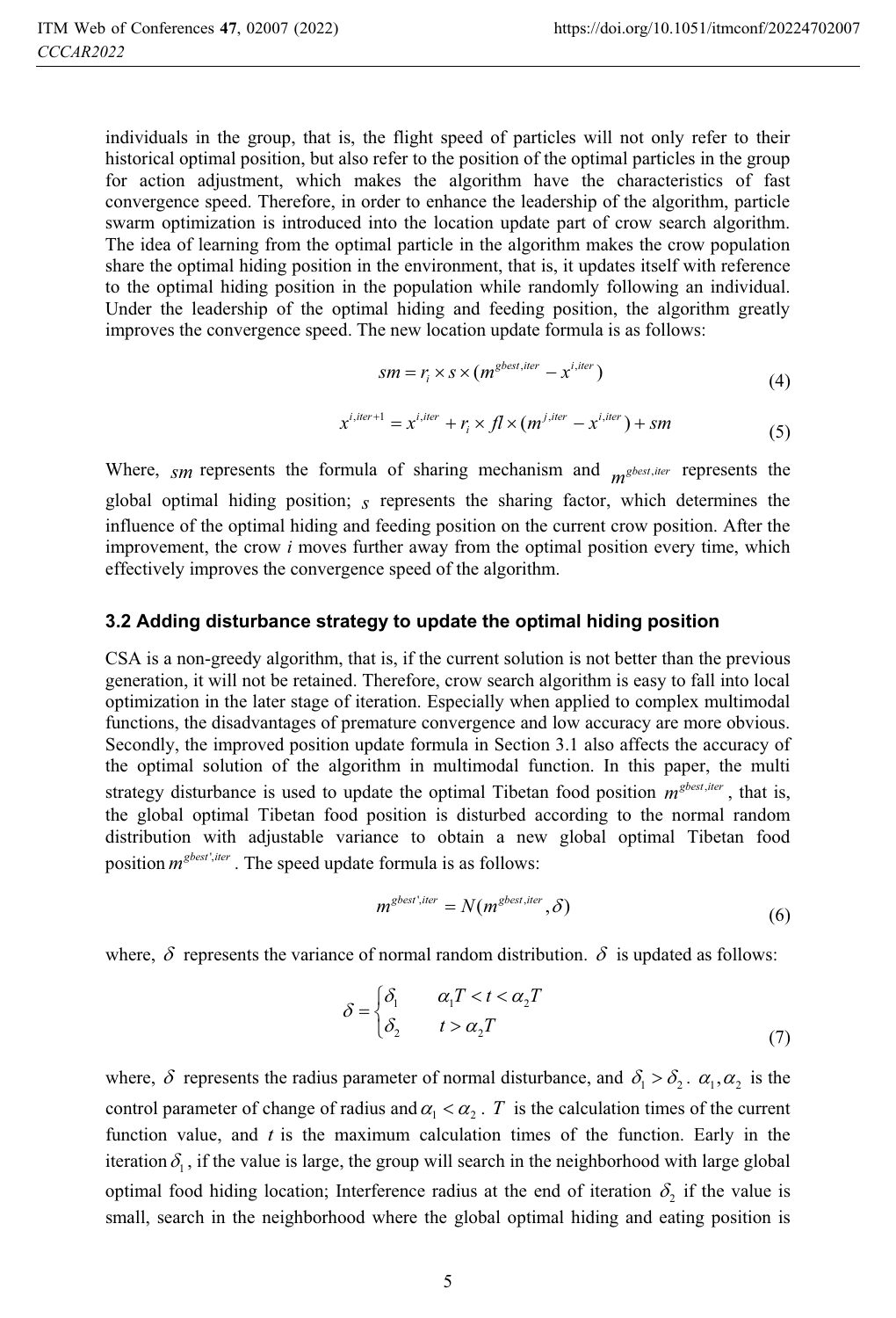small, so that the current solution hardly jumps out of the better region, so as to ensure that the algorithm group only learns from the global optimal solution, so as to ensure that the algorithm has good convergence. Combined with the improvement of the algorithm in Sections 3.1 and 3.2, that is, while strengthening the leadership of the global optimal Tibetan food position, relying on the disturbance of different sizes in different stages of the global optimal Tibetan food position can greatly increase the probability of the algorithm jumping out of the local optimization, so that the algorithm achieves the balance between global search and local search, which not only improves the search accuracy but also speeds up the convergence speed.

### **4 Experimental simulation and result analysis**

In order to verify the effectiveness of proposed algorithm in solving various optimization problems, this paper selects 20 typical benchmark functions [23] to compare the optimization performance of DE [24], PSO [25], FA [26], BA [27], GWO [28], CSA [10]. Because the population size corresponding to the best effect of each algorithm in each study is inconsistent, in order to ensure the fairness of the experiment, the evaluation times are used as the termination condition of the algorithm, and all parameters of each algorithm are set according to the parameters proposed in the corresponding literature (including population size and key parameters). For the sake of fairness, we used a fixed population size for all algorithms:  $n = 50$  individuals, all algorithms are executed in 30 independent runs. All algorithms are implemented in Matlab (version R2020a) and executed on HP computer (Windows 10, Inter Core i5-6300HQ, 2.3 GHz, 8GB RAM). The 20 well-known benchmark test functions for validation. The set of test functions is explained in Table 1. These benchmark functions are divided into three categories. High-dimensional unimodal test function (f1~f7), High-dimensional multi-modal test function (f8-f14), and fixeddimensional multi-modal test function (f15-f20). The number of iterations in each run for each algorithm equals 1000 iterations. And the experimental data obtained after running, as shown in Tables 2~4, where Best, Worst, Mean, and Std represent the optimal value, worst value, average value, and Std value obtained by the algorithm independently running 30 times. The algorithm performance is ranked according to the accuracy of the optimal value. The best results are for matted in bold. In order to observe the convergence speed and convergence accuracy more intuitively.

As can be seen from the experimental results in Table 2, except that the result of testing *f* 6 is not as good as GWO. Among the remaining seven functions  $f_1$ ,  $f_2$ ,  $f_3$ ,  $f_4$ ,  $f_5$ , and  $f_7$ , the optimal value of MSD-CSA ranks first. At the same time, the worst value, average value and standard deviation are all smaller than other algorithms, indicating that the stability and convergence accuracy of MSD-CSA are very high. This also shows that MSD-CSA has better optimization ability for high-dimensional unimodal functions. As can be seen from the experimental data results in Table 3, Except for the test data result of  $f_{9}$ , which is ranked behind the BA algorithm, the data of the remaining seven benchmark functions  $f_{10}$ - $f_{14}$  show that the indicators of MSD-CSA are better than the other four algorithms. It shows the feasibility of MSD-CSA in solving high-dimensional multi-modal functions. At the same time, compared to the other four algorithms, MSD-CSA's global search capabilities are stronger.

It can be seen from the experimental data results in Table 4 that the effect of MSD-CSA in optimizing the function is slightly lower than that of GWO. For the optimization of the remaining four functions  $f_{17}$ ,  $f_{18}$ ,  $f_{20}$ , MSD-CSA has the smallest optimal value and standard deviation. In general, the optimization problem of fixed-dimensional multi-modal functions can be well solved by MSD-CSA.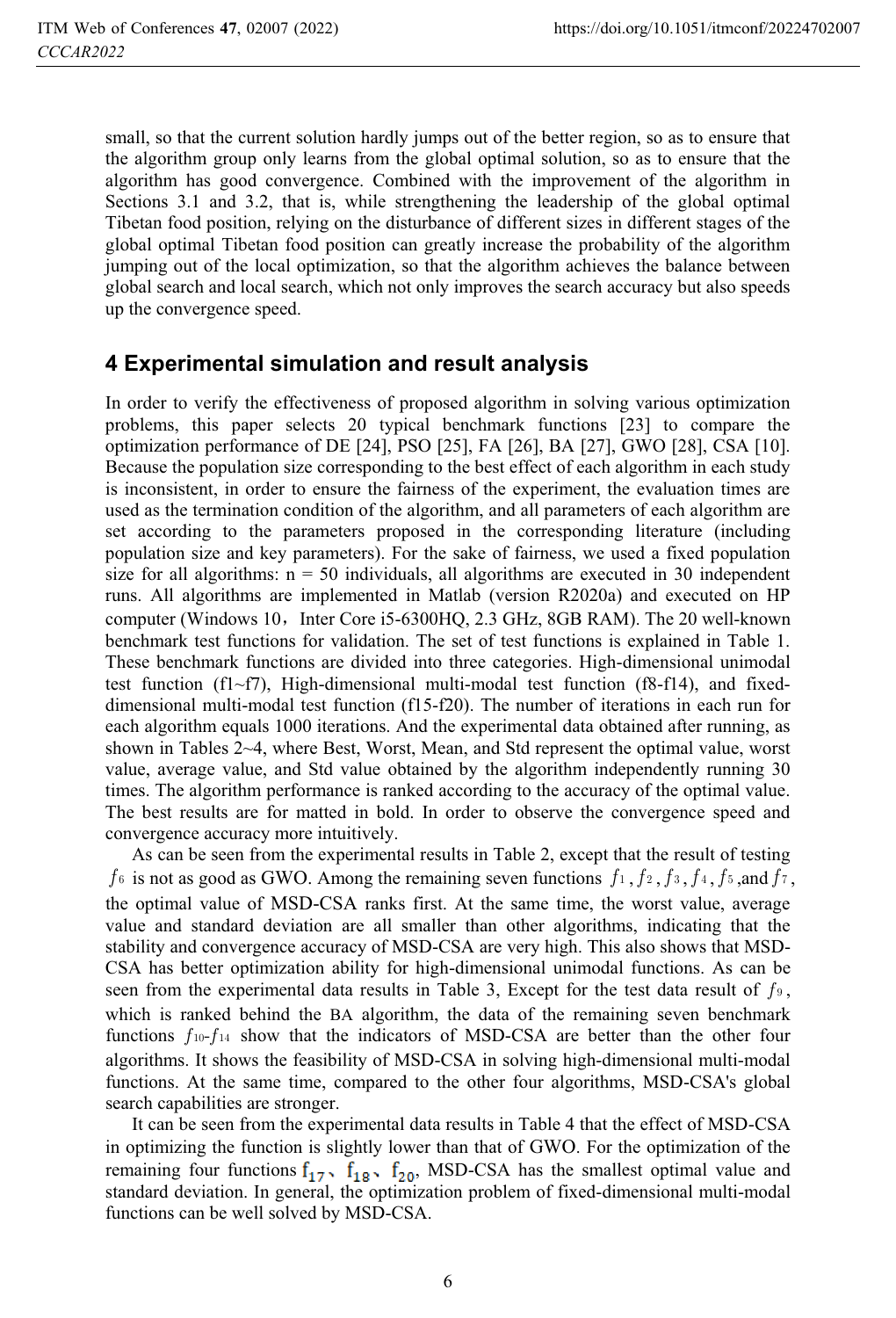| <b>Benchmark function</b>                                                                                                                                                                  | Dim            | Range                   | optimal<br>value |
|--------------------------------------------------------------------------------------------------------------------------------------------------------------------------------------------|----------------|-------------------------|------------------|
| $f_1(x) = \sum_{i=1}^n x_i^2$                                                                                                                                                              | 30             | $x_i \in [-100, 100]$   | $\boldsymbol{0}$ |
| $f_2(x) = \sum_{i=1}^n  x_i  + \prod_{i=1}^n  x_i $                                                                                                                                        | 30             | $x_i \in [-10, 10]$     | $\boldsymbol{0}$ |
| $f_3(x) = \sum_{i=1}^n \left(\sum_{i=1}^i x_i\right)^2$                                                                                                                                    | 30             | $x_i \in [-100, 100]$   | $\mathbf{0}$     |
| $f_4(x) = \max\{ x_i , 1 \le i \le n\}$                                                                                                                                                    | 30             | $x_i \in [-100, 100]$   | $\mathbf{0}$     |
| $f_5(x) = \sum_{i=1}^{D-1}  100(x_i + 1 - x_i^2) ^2 + (x_i - 1)^2 $                                                                                                                        | 30             | $x_i \in [-30, 30]$     | $\mathbf{0}$     |
| $f_6(x) = \sum_{i=1}^n (x_i + 0.5)^2$                                                                                                                                                      | 30             | $x_i \in [-100, 100]$   | $\mathbf{0}$     |
| $f_7(x) = \sum_{i=1}^{n} x_i^4 + random(0,1)$                                                                                                                                              | 30             | $x_i \in [-1.28, 1.28]$ | $\boldsymbol{0}$ |
| $f_8(x) = \sum_{i=1}^{n} -x_i \sin(\sqrt{ x_i })$                                                                                                                                          | 30             | $x_i \in [-500, 500]$   | $\boldsymbol{0}$ |
| $f_9(x) = \sum_{i=1}^{n} \left[ x_i^2 - 10 \cos(2\pi x_i) + 10 \right]$                                                                                                                    | 30             | $x_i \in [-5.12, 5.12]$ | $\boldsymbol{0}$ |
| $f_{10}(x) = -20 \exp \left(-0.2 \sqrt{\frac{1}{n} \sum_{i=1}^{n} x_i^2}\right) - \exp \left(\frac{1}{n} \sum_{i=1}^{n} \cos(2\pi x_i)\right) + 20 + 2$                                    | 30             | $x_i \in [-32, 32]$     | $\boldsymbol{0}$ |
| $f_{11}(x) = \frac{1}{4000} \sum_{i=1}^{n} (x_i^2) - \prod_{i=1}^{n} \cos\left(\frac{x_i}{\sqrt{i}}\right) + 1$                                                                            | 30             | $x_i \in [-600, 600]$   | $\boldsymbol{0}$ |
| $f_{12}(x) = \frac{x}{n} \left[ 10\sin(\pi y_1) + \sum_{i=1}^{n-1} (y_i - 1)^2 \left[ 1 + 10\sin^2(\pi y_i + 1) \right] + (y_n - 1)^2 \right]$<br>$+\sum_{i=1}^n \mu(x_i, 10, 100, 4)$     | 30             | $x_i \in [-50, 50]$     | $\boldsymbol{0}$ |
| $f_{13}(x) = 0.1\sin 2(3\pi y_1) + \sum_{i=1}^{n-1} (y_i - 1)^2 [1 + \sin^2(3\pi y_{i+1})]$<br>+ $(y_n - 1)^2 (1 + \sin^2(2\pi y_n))]$ + $\sum_{i=1}^n \mu(x_i, 5, 100, 4)$                | 30             | $x_i \in [-50, 50]$     | $\boldsymbol{0}$ |
| $f_{14}(x) = \left(\frac{1}{500} + \sum_{j=1}^{25} \frac{1}{j + \sum_{i=1}^{2} (x_i - a_i)^6}\right)$                                                                                      | 2              | $x_i \in [-65, 65]$     | 0.998            |
| $f_{15}(x) = \sum_{i=1}^{n} \left( \sum_{i=1}^{j}  x_{i} \sin(x_{i}) + 0.1x_{i}   \right)$                                                                                                 | $\overline{4}$ | $x_i \in [-10, 10]$     | 0.0003           |
| $f_{16}(x) = \sum_{i=1}^{n} x_i^2 \left(\sum_{j=1}^{n} 0.5ix_i\right)^2 + \left(\sum_{i=1}^{n} 0.5ix_i\right)^4$                                                                           | 2              | $x_i \in [-5, 10]$      | 0.398            |
| $f_{17}(x) = \sum_{i=1}^{n} \left[ \sum_{j=1}^{i} rand \middle  x_j - \frac{1}{i} \right]$                                                                                                 | 2              | $x_i \in [-5,5]$        | 3                |
| $f_{18}(x) = \left[1 + (x_1 + x_2 + 1)^2(19 - 14x_1 + 3x_1^2 - 14x_2 + 6x_1x_2 + 3x_2^2)\right]$<br>$\left[30 + (2x_2 - 3x_2)^2(18 - 32x_1 + 15x_1^2 + 48x_2 - 36x_1x_2 + 27x_2^2)\right]$ | $\overline{c}$ | $x_i \in [-5,5]$        | $-3.86$          |
| $f_{19}(x) = -\sum_{i=1}^{4} C_i \exp \left[ \sum_{j=1}^{3} a_{ij} (x_j - p_{ij})^2 \right]$                                                                                               | 4              | $x_i \in [0,1]$         | $-3.32$          |
| $f_{20}(x) = \sum_{i=1}^{11} \left[ a_i - \frac{x_1(b_i^2 + b_i x_2)}{b_i^2 + b_i x_3 + x_4} \right]^2$                                                                                    | 4              | $x_i \in [-10, 10]$     | 10.1532          |
| $f_{21}(x) = 4x_1^2 - 2 \cdot 1x_1^4 + \frac{1}{3}x_1^6 + x_1x_2 - 4x_2^2 + 4x_2^4$                                                                                                        | 4              | $x_i \in [-5, 5]$       | 10.4029          |
| $f_{22}(x) = (x_2 - \frac{5.1}{4\pi^2}x_1^2 + \frac{5}{\pi}x_1 + 6)^2 + 10(1 - \frac{1}{8\pi})\cos x_1 + 10$                                                                               | 4              | $x_i \in [-5, 5]$       | 10.5364          |

**Table 1.** Benchmark test functions.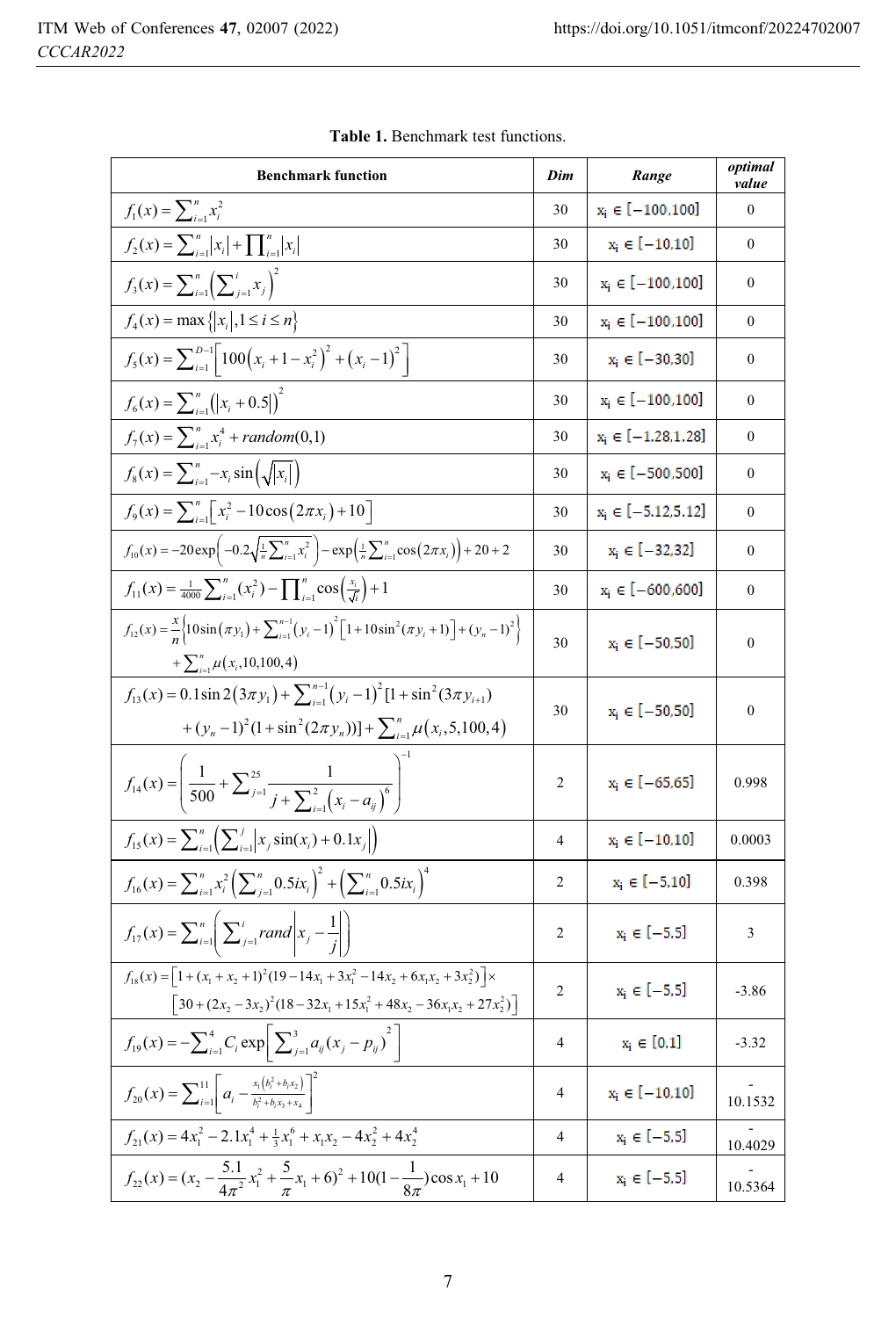| Function       | Index       | DE             | <b>PSO</b>   | FA              | <b>BA</b>      | GWO            | <b>CSA</b>     | MSD-CSA    |
|----------------|-------------|----------------|--------------|-----------------|----------------|----------------|----------------|------------|
| $f_I$          | <b>Best</b> | 3.14E-03       | $1.52E + 00$ | $9.64E + 03$    | 2.35E-73       | 1.07E-25       | 8.53E-04       | 1.28E-100  |
|                | Worst       | 3.56E-02       | $4.49E + 01$ | $3.92E + 04$    | 7.47E-69       | 6.52E-24       | $4.74E + 00$   | 1.26E-91   |
|                | Mean        | 1.69E-02       | $1.56E + 00$ | $2.12E + 04$    | 2.40E-70       | 8.87E-25       | 9.52E-01       | 4.49E--93  |
|                | Std         | 7.49E-03       | $1.16E + 01$ | $7.06E + 03$    | 4.95E-70       | 1.45E-24       | 1.28E+00       | 2.30E-92   |
|                | Rank        | 5              | 6            | $\overline{7}$  | $\overline{c}$ | 3              | $\overline{4}$ | 1          |
|                | <b>Best</b> | 3.58E-01       | $1.81E + 00$ | $6.80E + 01$    | 7.44E-42       | 7.97E-23       | 3.73E-02       | 2.12E-50   |
|                | Worst       | 2.46E+00       | 5.52E+00     | $1.20E + 07$    | 1.55EE-40      | 1.80E-22       | 7.16E+00       | 1.09E-45   |
| $f_2$          | Mean        | $1.30E + 00$   | $3.53E + 00$ | $5.25E + 04$    | 4.50E-41       | 1.03E-22       | $1.56E + 00$   | 7.86E-47   |
|                | Std         | 5.83E-01       | 9.99E-01     | 2.16E+06        | 3.31E-41       | 2.26E-22       | $1.48E + 00$   | $2.52E-46$ |
|                | Rank        | 5              | 6            | 7               | $\overline{c}$ | 3              | 4              | 1          |
|                | <b>Best</b> | 8.00E-01       | $3.68E + 00$ | 3.18E+01        | 2.32E-19       | 9.28E-23       | 3.26E-03       | 3.44E-49   |
|                | Worst       | 5.92E+00       | $1.01E + 01$ | $6.63E + 01$    | 8.62E-17       | 3.15E-22       | 9.01E-01       | 1.20E-44   |
| $f_3$          | Mean        | $2.60E + 00$   | $6.11E + 00$ | $5.52E + 01$    | 1.56E-17       | 1.39E-22       | 3.02E-01       | 5.63E-46   |
|                | Std         | $1.06E + 00$   | $1.58E + 00$ | $7.38E + 00$    | 1.82E-17       | 4.32E-23       | 2.49E-01       | 2.21E-45   |
|                | Rank        | 5              | 6            | 7               | 3              | $\overline{c}$ | $\overline{4}$ | 1          |
|                | Best        | $2.47E + 02$   | $5.05E + 00$ | $2.69E + 04$    | $2.72E + 01$   | 8.54E-40       | $6.08E + 00$   | 8.77E-98   |
|                | Word        | $1.64E + 03$   | 5.29E+01     | $1.01E + 06$    | $8.69E + 03$   | 9.24E-22       | 4.37E+03       | 2.01E-85   |
| f4             | Mean        | $8.26E + 02$   | $1.99E + 01$ | $2.21E + 0.5$   | $3.02E + 03$   | 3.11E-23       | $9.29E + 02$   | 6.72E-87   |
|                | Std         | $3.55E + 02$   | $1.26E + 01$ | $2.14E + 05$    | $2.42E + 03$   | 1.66E-22       | $1.26E + 03$   | 3.69E-86   |
|                | Rank        | 6              | 3            | 7               | 5              | $\overline{2}$ | 4              | 1          |
|                | <b>Best</b> | 9.47E-03       | 1.66E-02     | 4.84E-02        | 1.27E-04       | 5.83E-05       |                | 1.34E-05   |
|                | Worst       | 4.06E-02       | 5.54E-02     | 1.45E-01        | 1.36E-03       | 1.22E-02       |                | 5.87E-04   |
| $f_5$          | Mean        | 2.04E-02       | 3.41E-02     | 9.00E-02        | 5.10E-04       | 1.58E-03       |                | 1.47E-04   |
|                | Std         | 7.23E-03       | 1.06E-02     | 2.45E-02        | 3.20E-04       | 2.19E-03       |                | 1.25E-04   |
|                | Rank        | $\overline{4}$ | 5            | 6               | 3              | $\overline{c}$ | 7              | 1          |
|                | <b>Best</b> | $5.95E+02$     | $1.95E + 00$ | $4.71E + 02$    | 1.14E-71       | 1.23E-25       | 5.35E-01       | 8.40E-100  |
| f <sub>6</sub> | Worst       | $2.66E + 03$   | $4.63E + 01$ | $6.23E + 03$    | 1.24E-68       | 2.30E-21       | $1.56E + 02$   | 7.33E-88   |
|                | Mean        | $1.18E + 03$   | $1.71E + 01$ | $1.45E + 03$    | 1.06E-69       | 7.58E-23       | $4.04E + 01$   | 2.50E-89   |
|                | Std         | 4.05E+02       | $1.04E + 01$ | 9.41E+02        | 2.79E-69       | 4.01E-22       | $4.26E + 01$   | 1.33E-88   |
|                | Rank        | 7              | 5            | 6               | $\overline{c}$ | 3              | $\overline{4}$ | 1          |
| $f_7$          | <b>Best</b> | $6.94E + 03$   | $1.57E + 02$ | 8.00E+05        | 7.56E-71       | 4.88E-25       | $4.07E + 01$   | 2.09E-96   |
|                | Worst       | $4.20E + 04$   | $9.74E + 02$ | $6.42E + 07$    | 9.26E-67       | $4.53E + 06$   | $5.26E + 04$   | 5.09E-88   |
|                | Mean        | $2.05E + 04$   | 3.70E+02     | 2.10E+07        | 8.30E-68       | $4.53E + 06$   | 7.79E+03       | 2.17E-89   |
|                | Std         | $8.68E + 03$   | 2.19E+02     | $1.49E + 07$    | 1.76E-67       | $8.14E + 06$   | $1.05E + 04$   | 9.37E-89   |
|                | Rank        | 6              | 5            | $7\phantom{.0}$ | $\overline{c}$ | 3              | $\overline{4}$ | 1          |

**Table 2.** Results of high-dimensional unimodal benchmark functions.

*Note: '/' means that the algorithm is invalid for the benchmark function.*

## **5 Conclusions**

Through the research and analysis of the principle and update formula of the original crow algorithm, aiming at the problems of slow convergence speed and low search accuracy in the later stage, MSD-CSA is proposed in this paper. MSD-CSA adds a sharing mechanism to the location update formula and the idea of following the global optimal location to the simple random following behavior, so as to achieve the coexistence of diversity and convergence The perturbation of the global optimal solution in different iterative periods can expand the search range of the population, and has a strong ability to jump out of the local optimal in the later stage of the iteration. Combined with the above two improvements, the algorithm achieves a balance between global search and local search. The test results also show that the optimization ability of MSD-CSA is better than the original algorithm and other algorithms. In the next step, MSD-CSA algorithm is applied to engineering problems to further verify the effectiveness of the algorithm.

This work was supported by the Basic Ability Improvement Project for Young and Middle-Aged Teachers in Colleges and Universities in Guangxi (no. 2021KY1251).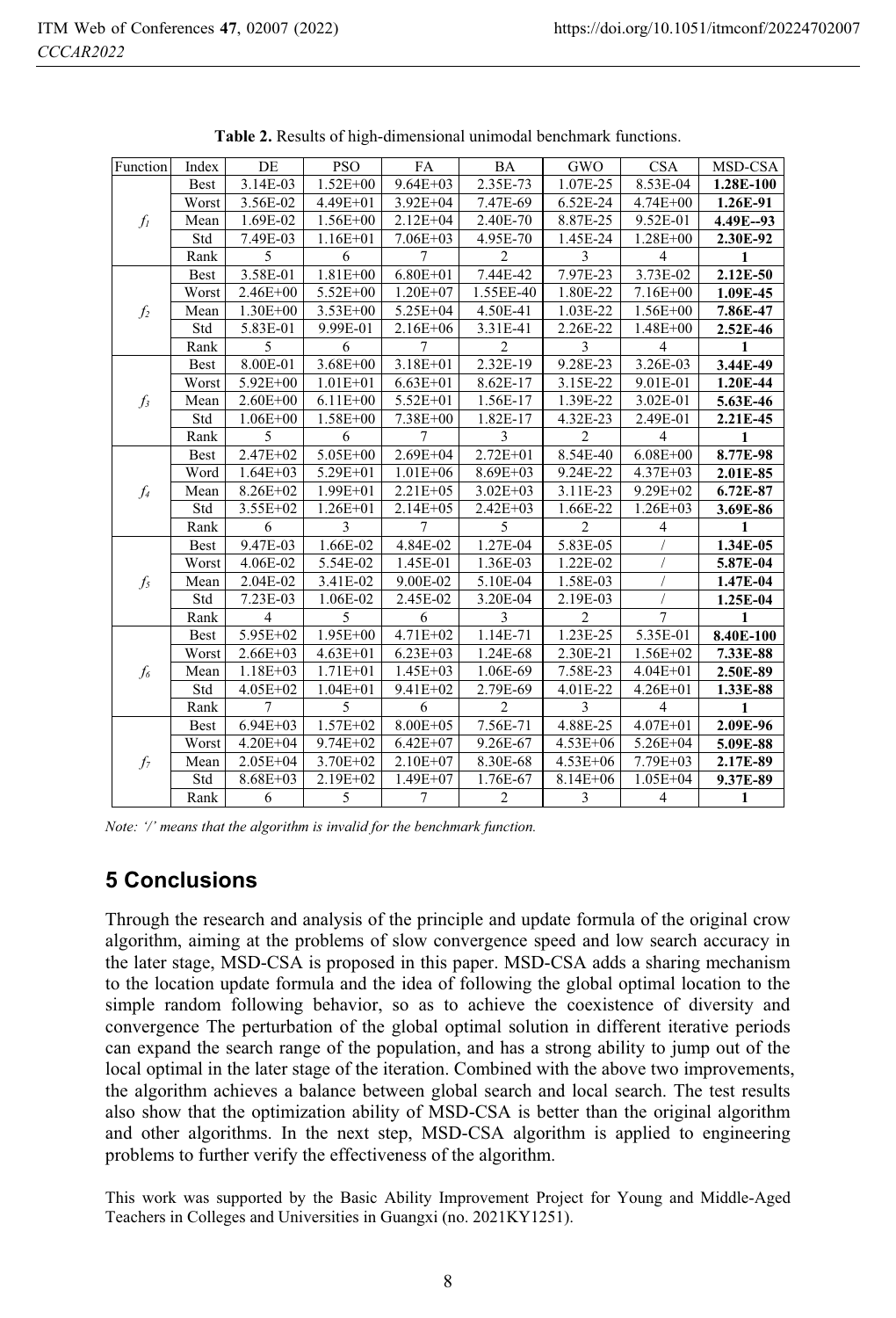| Function    | Inde<br>X          | DE                                   | <b>PSO</b>                      | FA                              | BA                          | GWO                           | <b>CSA</b>                      | MSD-<br><b>CSA</b> |
|-------------|--------------------|--------------------------------------|---------------------------------|---------------------------------|-----------------------------|-------------------------------|---------------------------------|--------------------|
|             | Best               | $1.50E + 0$<br>$\bf{0}$              | 4.37E-<br>01                    | $1.65E + 0$<br>$\mathbf{1}$     | 7.99E-<br>15                | $2.22E -$<br>14               | 3.48E-<br>02                    | 8.88E-<br>16       |
|             | Wor                | $5.32E + 0$                          | $5.01E + 0$                     | $1.90E + 0$                     | 1.51E-                      | 3.29E-                        | $3.37E + 0$                     | 8.88E-             |
|             | st                 | 5                                    | 0                               | $\mathbf{1}$                    | 14                          | 14                            | $\boldsymbol{0}$                | 16                 |
| $f_{8}$     | Mea<br>$\mathbf n$ | $3.23E + 0$<br>$\bf{0}$              | $2.92E+0$<br>$\bf{0}$           | $1.80E + 0$<br>$\mathbf{1}$     | 1.34E-<br>14                | 2.82E-<br>14                  | $1.01E + 0$<br>$\bf{0}$         | 8.88E-<br>16       |
|             | Std                | 8.57E-<br>01                         | 8.90E-<br>01                    | 6.27E-<br>01                    | 2.42E-<br>15                | 3.57E-<br>15                  | $1.07E + 0$<br>$\mathbf{0}$     | $\boldsymbol{0}$   |
|             | Ran<br>k           | 6                                    | 5                               | $\boldsymbol{7}$                | $\overline{c}$              | $\overline{3}$                | $\overline{4}$                  | $\mathbf{1}$       |
|             | Best               | 3.69E-<br>02                         | 8.92E-<br>01                    | $1.53E + 0$<br>2                | $\boldsymbol{0}$            | $2.22E -$<br>16               | $1.62E-$<br>04                  | $\boldsymbol{0}$   |
|             | Wor<br>st          | 1.78E-<br>01                         | $1.65E + 0$<br>$\bf{0}$         | 4.45E+0<br>2                    | 2.55E-<br>02                | 1.22E-<br>15                  | $1.14E + 0$<br>$\overline{0}$   | $\boldsymbol{0}$   |
| $f_{\rm 9}$ | Mea<br>n           | 9.30E-<br>02                         | $1.10E + 0$<br>$\bf{0}$         | $3.02E + 0$<br>$\overline{2}$   | 2.51E-<br>03                | 6.70E-<br>16                  | 5.57E-<br>01                    | $\bf{0}$           |
|             | Std                | 3.68E-<br>02                         | $7.07E + 0$<br>1                | $6.78E + 0$<br>1                | 6.96E-<br>03                | 3.16E-<br>16                  | 4.33E-<br>01                    | $\boldsymbol{0}$   |
|             | Ran<br>k           | 5                                    | $\sqrt{6}$                      | $\boldsymbol{7}$                | $\mathbf{1}$                | $\mathfrak{Z}$                | $\overline{4}$                  | $\mathbf{1}$       |
|             | Best               | $6.97E + 0$<br>0                     | $7.07E + 0$<br>1                | $6.70E + 0$<br>1                | $\boldsymbol{0}$            | 5.68E-<br>14                  | 2.88E-<br>02                    | $\boldsymbol{0}$   |
|             | Wor<br>st          | $2.89E + 0$<br>$\mathbf{1}$          | $1.10E + 0$<br>2                | $2.71E + 0$<br>2                | $4.36E + 0$<br>$\mathbf{0}$ | 2.27E-<br>13                  | $6.02E + 0$<br>$\mathbf{1}$     | $\boldsymbol{0}$   |
| $f_{10}$    | Mea<br>$\mathbf n$ | $2.05E + 0$<br>$\mathbf{1}$          | $9.04E + 0$<br>$\mathbf{1}$     | $1.47E + 0$<br>$\overline{c}$   | 2.91E-<br>01                | 1.25E-<br>13                  | $9.43E + 0$<br>$\overline{0}$   | $\boldsymbol{0}$   |
|             | Std                | $6.\overline{32E+0}$<br>$\mathbf{0}$ | $9.90E + 0$<br>$\bf{0}$         | $5.01E + 0$<br>1                | $1.11E + 0$<br>$\bf{0}$     | 6.29E-<br>14                  | $9.43E + 0$<br>$\boldsymbol{0}$ | $\boldsymbol{0}$   |
|             | Ran<br>k           | 5                                    | $\boldsymbol{7}$                | $\sqrt{6}$                      | $\mathbf{1}$                | $\mathfrak{Z}$                | $\overline{4}$                  | $\,1\,$            |
|             | Best               | 9.76E-<br>03                         | $3.71E + 0$<br>$\boldsymbol{0}$ | $1.29E + 0$<br>$\boldsymbol{0}$ | 4.70E-<br>41                | 8.11E-<br>23                  | 8.91E-<br>03                    | $1.13E-$<br>53     |
|             | Wor<br>st          | $1.01E + 0$<br>$\boldsymbol{0}$      | $1.12E + 0$<br>$\mathbf{1}$     | $1.51E + 0$<br>$\mathbf{1}$     | 1.32E-<br>03                | 1.76E-<br>22                  | 6.52E-<br>01                    | 9.51E-<br>47       |
| $f_{II}$    | Mea<br>n           | 1.48E-<br>01                         | 7.38E+0<br>$\bf{0}$             | $7.04E + 0$<br>$\mathbf{0}$     | $8.33E -$<br>05             | 1.19E-<br>22                  | 1.09E-<br>01                    | 5.57E-<br>48       |
|             | Std                | 2.62E-<br>01                         | $1.72E + 0$<br>$\bf{0}$         | 3.49E+0<br>$\mathbf{0}$         | 2.58E-<br>04                | 2.76E-<br>23                  | 1.43E-<br>01                    | 1.81E-<br>47       |
|             | Ran<br>k           | $\sqrt{5}$                           | $\boldsymbol{7}$                | 6                               | $\sqrt{2}$                  | $\mathfrak z$                 | $\overline{4}$                  | $\mathbf{1}$       |
|             | Best               | $1.14E-$<br>01                       | $1.40E-$<br>03                  | 7.40E-<br>02                    | 2.38E-<br>08                | $9.11E -$<br>26               | 8.96E-<br>05                    | 2.16E-<br>100      |
|             | Wor                | $2.03E + 0$                          | 2.32E-                          | 2.27E-                          | 2.54E-                      | 4.74E-                        | $6.56E + 0$                     | 9.19E-             |
|             | st<br>Mea          | $\boldsymbol{0}$<br>7.48E-           | 01<br>2.99E-                    | $01\,$<br>1.36E-                | 05<br>3.55E-                | 25<br>2.00E-                  | $\boldsymbol{0}$<br>$1.18E + 0$ | 93<br>8.81E-       |
| $f_{12}$    | n                  | 01                                   | 02                              | 01                              | 05                          | 25                            | 0                               | 94                 |
|             | Std                | 3.90E-                               | 4.47E-                          | 3.90E-                          | 4.96E-                      | 9.07E-                        | $1.80E + 0$                     | 2.29E-             |
|             | Ran                | 01                                   | 02                              | 01                              | 06                          | 26                            | $\bf{0}$                        | 93                 |
|             | k                  | $\tau$                               | $\mathfrak{S}$                  | 6                               | $\mathfrak{Z}$              | $\overline{2}$                | $\overline{4}$                  | $\mathbf{1}$       |
| $f_{13}$    | Best               | 1.85E-<br>01                         | 4.00E-<br>01                    | $1.54E + 0$<br>1                | 6.31E-<br>01                | $2.88E + 0$<br>$\mathbf{0}$   | $1.01E + 0$<br>0                | 7.68E-<br>05       |
|             | Wor<br>st          | $3.08E + 0$<br>$\mathbf{0}$          | 2.95E+0<br>$\mathbf{0}$         | $4.65E + 0$<br>$\mathbf{1}$     | $1.54E + 0$<br>$\mathbf{0}$ | $3.26E + 0$<br>$\overline{0}$ | $1.50E + 0$<br>$\mathbf{0}$     | 7.93E-<br>01       |
|             | Mea                | 9.07E-                               | $1.20E + 0$                     | $2.55E + 0$                     | $1.02E + 0$                 | $3.17E + 0$                   | $1.30E + 0$                     | 4.26E-             |
|             | n                  | 01                                   | $\mathbf{0}$                    | $\mathbf{1}$                    | $\mathbf{0}$                | $\mathbf{0}$                  | $\mathbf{0}$                    | 02                 |
|             | Std                | 7.17E-<br>01                         | 5.02E-<br>01                    | $7.53E + 0$<br>$\boldsymbol{0}$ | 1.96E-<br>01                | 9.67E-<br>02                  | $1.23E-$<br>01                  | 1.52E-<br>01       |
|             | Ran                | 2                                    | 3                               | 6                               | $\overline{4}$              | 7                             | 5                               | $\mathbf{1}$       |

Table 3. Results of high-dimensional multimodal benchmark functions.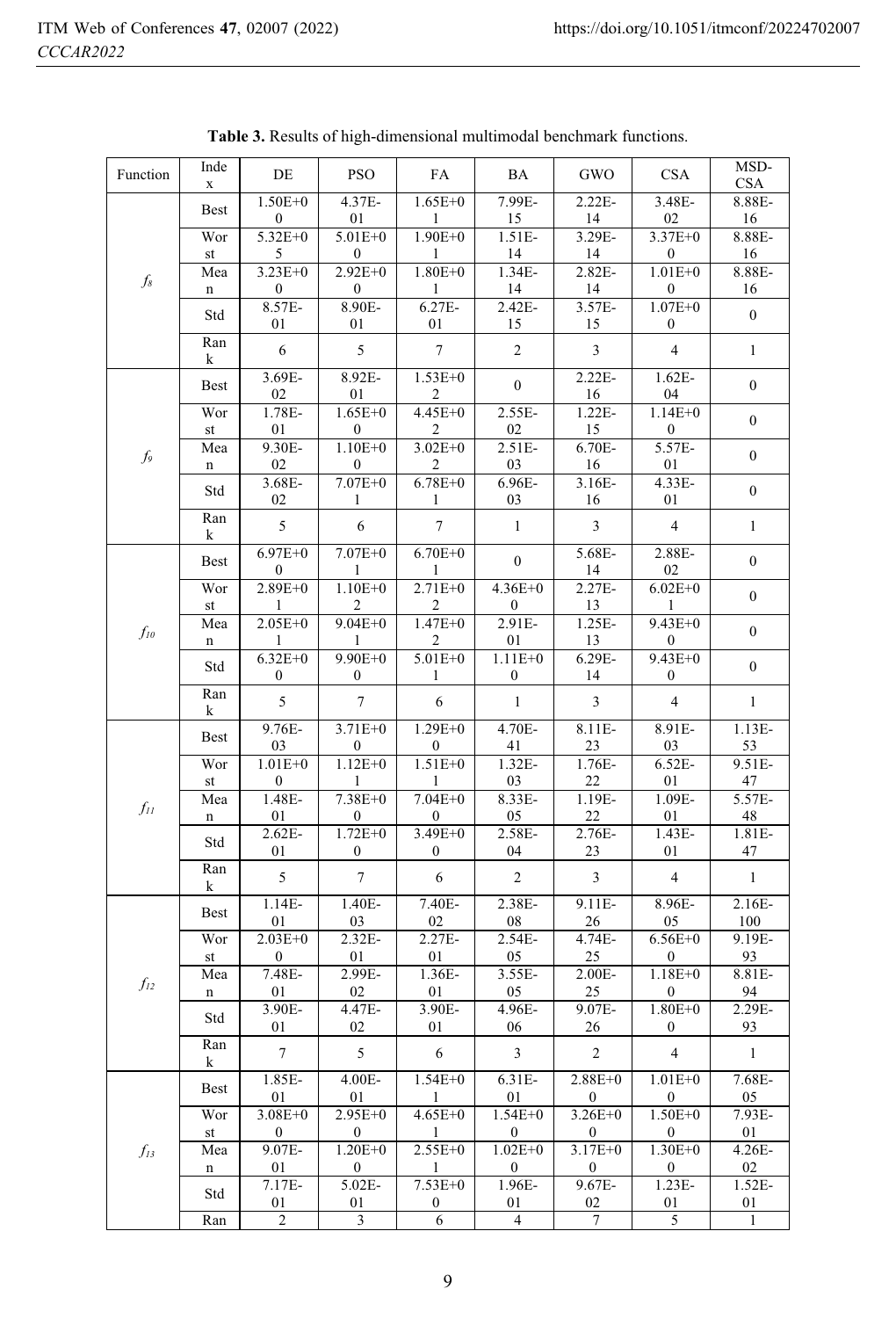|          | k           |             |             |             |             |             |             |             |
|----------|-------------|-------------|-------------|-------------|-------------|-------------|-------------|-------------|
| $f_{14}$ | <b>Best</b> | $5.71E+0$   | $5.85E + 0$ | $2.64E + 0$ | $4.52E-$    | $5.62E + 0$ | $1.09E + 0$ | $2.32E-$    |
|          |             |             |             |             | 01          |             |             | 03          |
|          | Wor         | $4.98E + 0$ | $4.24E + 0$ | $1.05E + 0$ | $1.69E + 0$ | $2.54E + 0$ | $2.30E + 0$ | $2.03E + 0$ |
|          | st          |             |             |             |             |             |             |             |
|          | Mea         | $2.35E+0$   | $1.71E + 0$ | $1.65E + 0$ | 9.85E-      | $1.43E + 0$ | $1.71E + 0$ | 8.65E-      |
|          | n           |             |             |             | 01          |             |             | 01          |
|          | Std         | $1.22E + 0$ | $7.83E + 0$ | $2.93E+0$   | $3.02E -$   | $4.53E+0$   | $3.50E -$   | 5.95E-      |
|          |             |             |             |             | 01          |             | 01          | 01          |
|          | Ran         |             |             |             |             |             |             |             |
|          |             |             |             |             |             |             |             |             |

 $\overline{MSD}$ Inde Function  $DE$ **PSO** FA **BA** GWO **CSA CSA**  $\mathbf{x}$  $1.01E 9.72E 1.67E-$ 5.42E-**Best**  $\theta$  $\theta$  $\mathbf{0}$ 08 03 16 06  $1.90E 3.12E 9.72E -$ Wor  $9.71E -$ 3.33E-5.42E- $\bf{0}$ 03 st  $0<sup>3</sup>$  $01$  $0<sup>3</sup>$ 16 06  $9.71E 7.95E 1.18E 2.27E 2.68E 8.01E -$ Mea  $f_{15}$  $\bf{0}$ 03 05 01 03 16 03  $\mathbf n$  $3.62E 3.44E 8.14E 4.18E 4.98E 1.45E-$ Std  $\bf{0}$ 03 04 02 03 17 03 Ran  $\mathbf{1}$ 5  $\overline{7}$  $\mathbf 1$  $\overline{4}$ 6  $\mathbf{1}$ k  $3.02E -$ 3.29E-1.45E-1.69E- $1.73E \overline{0}$ **Best**  $\mathbf{0}$ 27 10  $09$ 04 06 Wor  $5.52E-$ 6.58E- $2.23E 6.12E 7.62E-$ 5.81E- $\bf{0}$ 24 27  $01$ 01 02 04 st  $1.12E-$ 2.28E- $2.20E -$ 5.08E-Mea 7.60E-5.60E $f_{16}$  $\pmb{0}$ 24 28 02 02 03 05  $\mathbf n$  $1.52E 1.12E 1.20E 1.93E 1.18E 5.71E-$ Std  $\bf{0}$ 24 27 01  $01\,$ 02 05 Ran  $\overline{3}$  $\mathbf{1}$  $\overline{4}$ 5  $\overline{7}$ 6  $\mathbf{1}$ k 0.0003 0.0003 0.0003 0.00035 0.00034 0.00040 **Best** 0.00030  $\Omega$  $\Omega$  $\Omega$  $1.22E -$ Wor  $0.0003$  $1.65E 2.02E 2.27E 1.10E -$ 1.22E-03 st 03  $\boldsymbol{0}$ 02 02 03 03 2.28E-3.38E- $0.0003$  $2.34E 1.22E 7.74E-$ Mea 4.03E-04  $f_{17}$  $\mathbf n$ 04  $\bf{0}$ 03 03 03 04 2.95E- $1.67E-$ 3.32E- $6.11E 6.40E -$ 1.97E-Std 2.80E-04 04 12 03 03 04 04 Ran  $\mathbf{1}$  $\overline{5}$  $\mathbf{1}$ 6  $\overline{7}$  $\mathbf{1}$  $\mathbf{1}$ k  $1.62E 1.80E 9.83E 1.02E 8.15E -$ 3.54E-**Best**  $\theta$ 27 36 11 33 08 178 1.70E-1.86E-2.99E-Wor 6.43E-2.42E-7.57E- $\boldsymbol{0}$  $\mathop{\mathsf{st}}$ 24 32 01 27 04 168  $2.20E -$ 7.96E- $2.73E 3.60E 6.48E -$ 3.06E-Mea  $\boldsymbol{0}$  $f_{18}$ 25 33 02 28 05 169  $\mathbf n$  $4.13E-$ 4.58E- $1.34E 1.17E 6.46E \boldsymbol{0}$ Std  $\bf{0}$ 01 05 25 33 27 Ran 5  $\overline{3}$ 6  $\overline{4}$  $\overline{7}$  $\mathbf{1}$  $\mathbf{2}$ k 0.398 0.398 0.398 0.398 0.399 0.398 Best 0.398 Wor 0.398 0.398 0.398 0.398 0.624 0.398 0.398 st  $f_{19}$ Mea 0.398 0.398 0.398 0.398 0.441 0.398 0.398  $\mathbf n$  $2.67E 4.28E 4.94E 8.75E \boldsymbol{0}$ Std  $\boldsymbol{0}$  $\bf{0}$ 08 08 02 05

Table 4. Results of fixed-dimensional multimodal benchmark functions.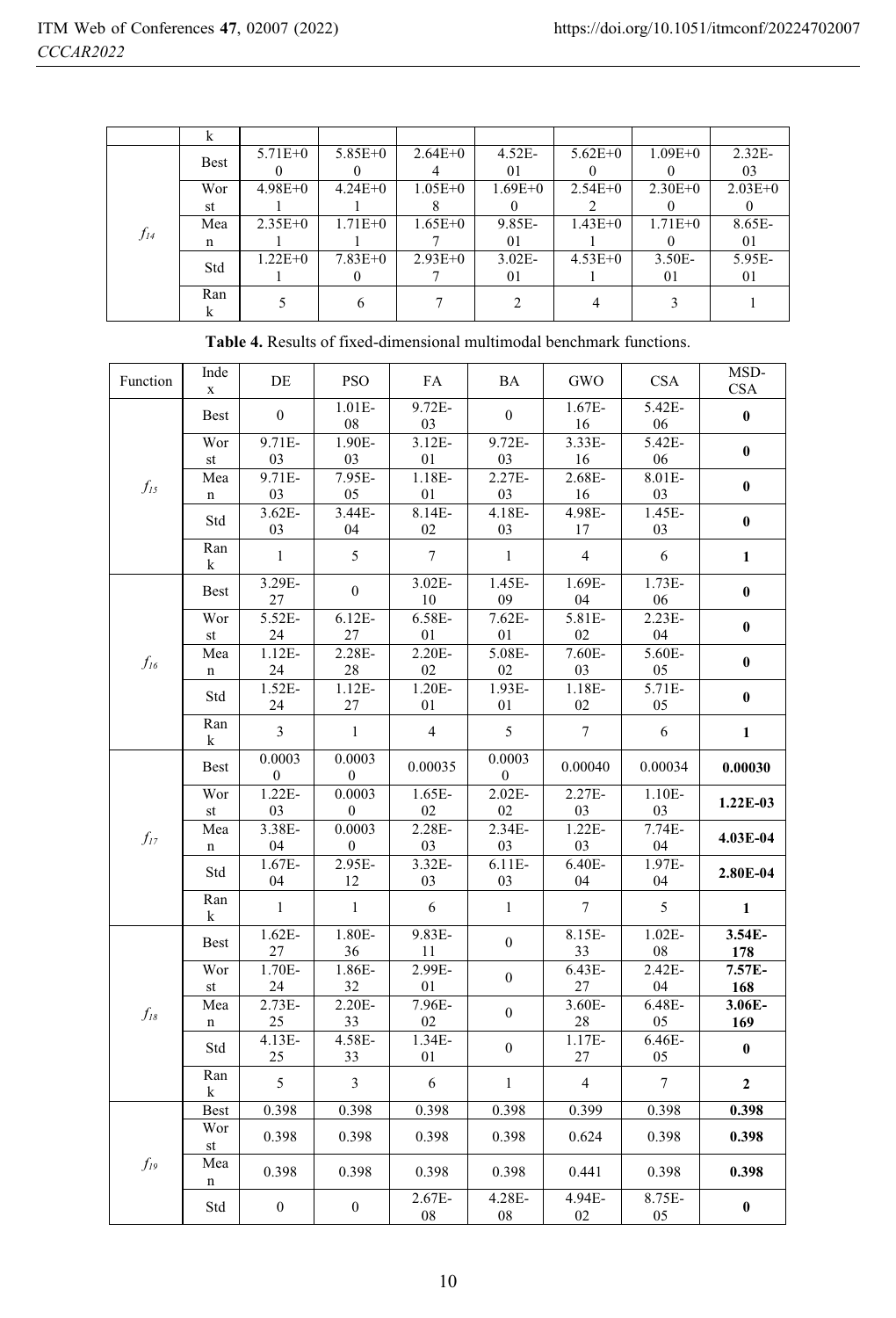|          | Ran<br>k    |                |              |                             |              |                         |              |          |
|----------|-------------|----------------|--------------|-----------------------------|--------------|-------------------------|--------------|----------|
| $f_{20}$ | <b>Best</b> | 3              |              |                             |              | $3.04E + 0$             |              |          |
|          | Wor<br>st   | 3              | $\mathbf{3}$ | $3.0E + 01$                 | 3            | $9.84E + 0$             | $3.01E + 0$  |          |
|          | Mea<br>n    |                |              | $4.80E + 0$                 |              | $5.18E + 0$             | $3.00E + 0$  |          |
|          | Std         | $2.21E-$<br>15 | 1.06E-<br>15 | $6.85E + 0$<br>$\mathbf{0}$ | 4.59E-<br>06 | $2.02E + 0$<br>$\theta$ | 3.91E-<br>03 | 6.39E-16 |
|          | Ran<br>k    |                |              |                             |              |                         |              |          |

### **References**

- 1. Sayed, Gehad Ismail, et al. "Feature Selection via a Novel Chaotic Crow Search Algorithm." Neural Computing and Applications, vol. 31, no. 1, 2019, pp. 171–188.
- 2. Kennedy, J., and R. Eberhart. "Particle Swarm Optimization." Neural Networks, 1995. Proceedings., IEEE International Conference On, vol. 4, 2002, pp. 1942–1948.
- 3. Yang, Xin-She, and Xingshi He. "Bat Algorithm: Literature Review and Applications." International Journal of Bio-Inspired Computation, vol. 5, no. 3, 2013, pp. 141–149.
- 4. Arora, Sankalap, and Satvir Singh. "Butterfly Optimization Algorithm: A Novel Approach for Global Optimization." Soft Computing - A Fusion of Foundations, Methodologies and Applications Archive, vol. 23, no. 3, 2019, pp. 715–734.
- 5. Yang, Xin-She. "Flower Pollination Algorithm for Global Optimization." UCNC'12 Proceedings of the 11th International Conference on Unconventional Computation and Natural Computation, 2012, pp. 240–249.
- 6. Duan, Haibin, and Peixin Qiao. "Pigeon-Inspired Optimization: A New Swarm Intelligence Optimizer for Air Robot Path Planning." International Journal of Intelligent Computing and Cybernetics, vol. 7, no. 1, 2014, pp. 24–37.
- 7. Mirjalili, Seyedali, and Andrew Lewis. "The Whale Optimization Algorithm." Advances in Engineering Software, vol. 95, no. 95, 2016, pp. 51–67.
- 8. Mirjalili, Seyedali, et al. "Grey Wolf Optimizer." Advances in Engineering Software, vol. 69, 2014, pp. 46–61.
- 9. Rao, R.Venkata. Teaching–Learning-Based Optimization Algorithm. 2016, pp. 211– 216.
- 10. Askarzadeh, Alireza. "A Novel Metaheuristic Method for Solving Constrained Engineering Optimization Problems: Crow Search Algorithm." Computers & Structures, vol. 169, 2016, pp. 1–12.
- 11. Abdallh, Ghada Yousif, and Zakariya Yahya Algamal. "A QSAR Classification Model of Skin Sensitization Potential Based on Improving Binary Crow Search Algorithm." Electronic Journal of Applied Statistical Analysis, vol. 13, no. 1, 2020, pp. 86–95.
- 12. Upadhyay, Pankaj, and Jitender Kumar Chhabra. "Kapur's Entropy Based Optimal Multilevel Image Segmentation Using Crow Search Algorithm." Applied Soft Computing, vol. 97, 2020, p. 105522.
- 13. Ouadfel, Salima, and Mohamed E.Abd Elaziz. "Enhanced Crow Search Algorithm for Feature Selection." Expert Systems with Applications, vol. 159, 2020, p. 113572.
- 14. Devikanniga, D., et al. "Efficient Diagnosis of Liver Disease Using Support Vector Machine Optimized with Crows Search Algorithm." EAI Endorsed Transactions on Energy Web, vol. 7, no. 29, 2018, p. 164177.